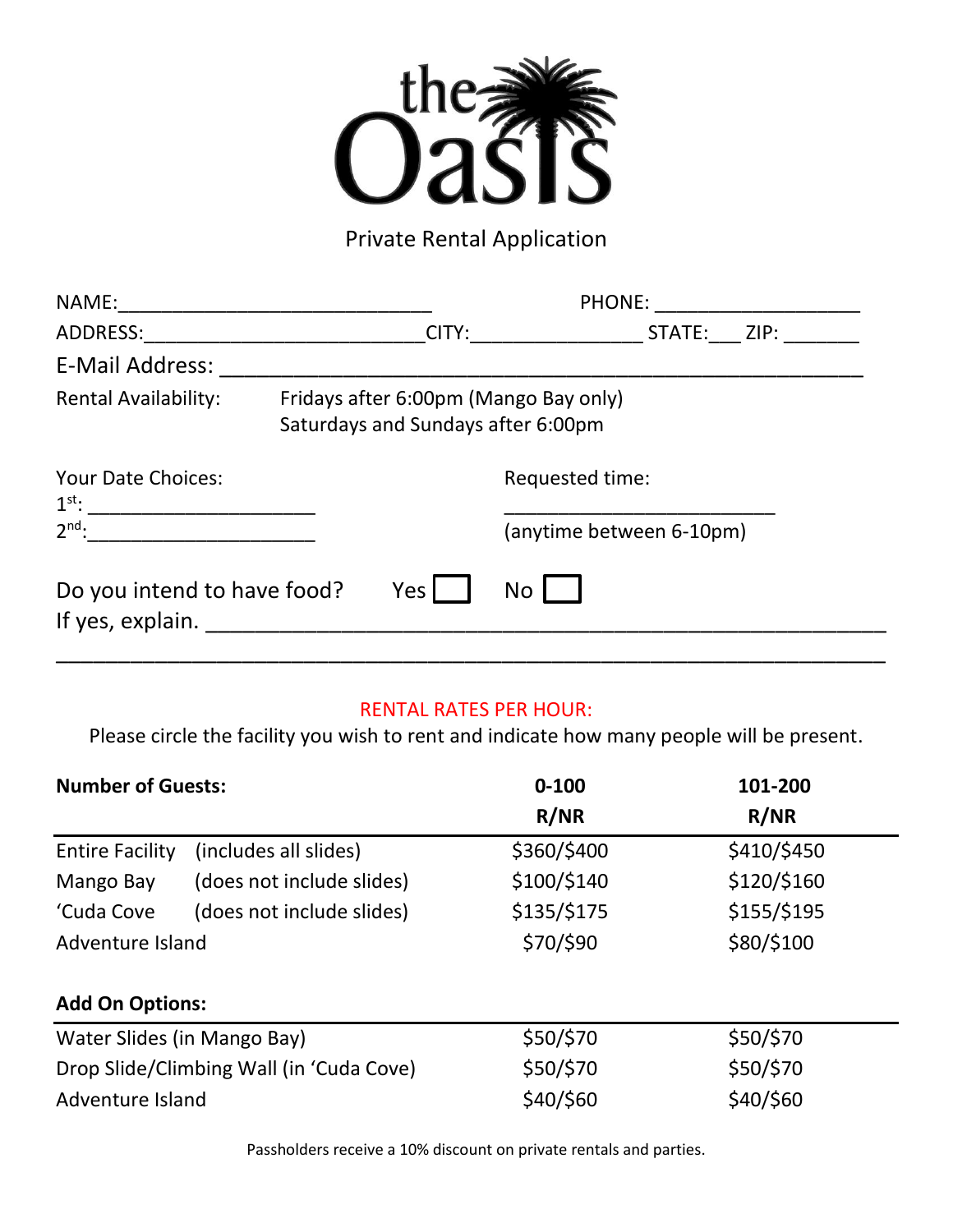

# 170 S. Circle Avenue Bloomingdale, IL 60108 [www.bloomingdaleparks.org](http://www.bloomingdaleparks.org/) Phone: (630) 339-3568

### **Rental Policies**

A \$100 down payment is due to secure a reservation. Once you have been contacted and a date has been approved, final payment of the party is due at least one week prior to the scheduled date.

- Rentals must be scheduled a minimum of two weeks in advance.
- **A two-week notice must be given to reschedule or cancel. If cancellation is not given two weeks in advance, the \$100 down payment will be forfeited.**
- Rentals may be cancelled due to inclement weather at the discretion of the Oasis Manager.
	- If the Oasis closes due to inclement weather, the rental will be rescheduled at no additional charge; time permitting.
- Alcohol is prohibited.
- If you intend to bring outside food, prior approval made by the Aquatic Supervisor is require

## **Information/Warning of Risk/Waiver and Release**

My guests and I agree to abide by all rules and regulations set by the Bloomingdale Park District, written or unwritten. I assume responsibility for any damage to Bloomingdale Park District property during our use of The Oasis.

#### **Information:**

The Bloomingdale Park District is committed to conducting its recreation programs and activities in a safe manner and holds the safety of participants in high regard. The Bloomingdale Park District continually strives to reduce such risks and insists that all participants follow safety rules and instructions that are designed to protect participants' safety. However, participants and parents/guardians of minors registering for this program must recognize that there is an inherent risk of injury when choosing to participate in the following recreational activities.

You are solely responsible for determining if you or your minor child/ward are physically fit and/or adequately skilled for the activities contemplated by this agreement. It is always advisable, especially if the participant is pregnant, disabled in any way or recently suffered an illness, injury, or impairment, to consult a physician before undertaking any physical activity.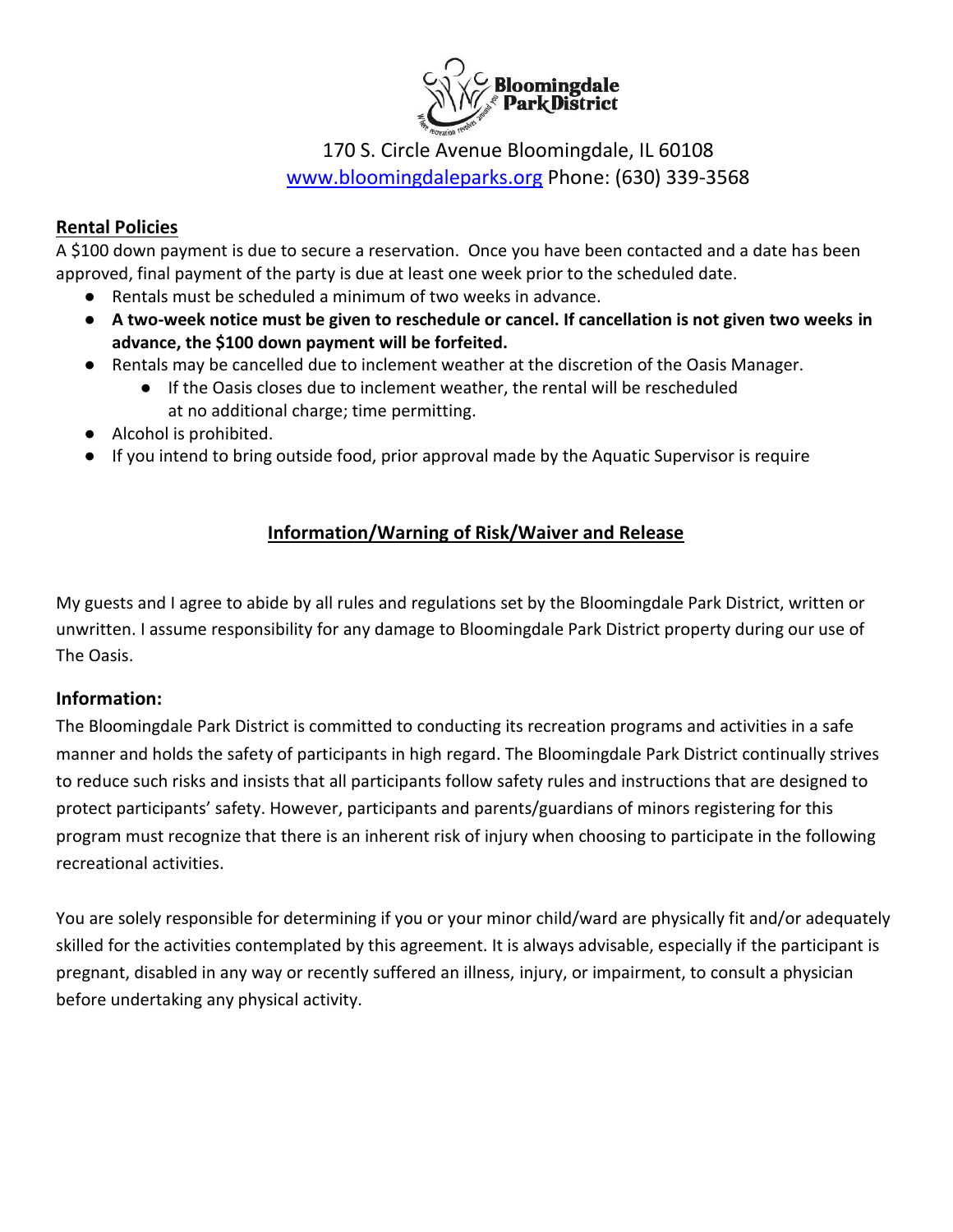### **Warning of Risk:**

Swimming is a sport which challenges and engages the physical, mental and emotional resources of each participant. However, despite careful and proper preparation, instruction, medical advice, conditioning and equipment, there is still a risk of serious injury, including but not limited to drowning, head/brain injury, and cervical spine injury. Understandably, not all hazards and dangers can be foreseen. The very nature of swimming is hazardous and risky, including but not limited to fatigue and overexertion, poor swimming skills, failing to avoid dangerous areas, horseplay, diving or cannon-balling into shallow water and striking the bottom or side of the pool, poor supervision or instruction, lack of conditioning, becoming disoriented, striking other swimmers, defective or inadequate equipment, striking one's head on the bottom when using a diving block, slipping or falling on the deck or within the locker facility, chemical exposure and all other circumstances inherent to the sport of swimming. In this regard, it must be recognized that it is impossible for the Bloomingdale Park District to guarantee absolute safety.

### **Waiver and Release of All Claims and Assumptions of Risk**

Please read this form carefully and be aware that in signing up and participating in this program/activity, you will be expressly assuming the risk and legal liability and waiving and releasing all claims for injuries, damages, or loss which you or your minor child/ward might sustain as a result of participating in any and all activities connected with and associated with this program/activity (including transportation services, when provided).

I recognize and acknowledge that there are certain risks of physical injury to participants in this program, and I voluntarily agree to assume the full risk of any injuries, damages, or loss, regardless of severity that my minor child/ward or I may sustain as a result of participating in any and all activities connected with or associated with this program/activity. I further agree to waive and relinquish all claims I or my minor child/ward may have (or accrue to me or my child/ward) as a result of participating in this program/activity against the Bloomingdale Park District, including its officials, agents, volunteers and employees.

I do hereby fully release and forever discharge the Bloomingdale Park District from any and all claims for injuries, damages or loss that my minor child/ward or I may have or which may accrue to me or my minor child/ward and arising out of, connected with, or in any way associated with this program/activity.

**I have read and fully understand the above important information, warning of risk, assumption of risk and waiver and release of all claims. If registering online or via fax, your online or facsimile signature shall substitute for and have the same legal effect as an original form signature.**

| Participant's Name:      | Date: |  |
|--------------------------|-------|--|
| Participant's Signature: |       |  |

(18 years of age or older or Parent/Guardian)